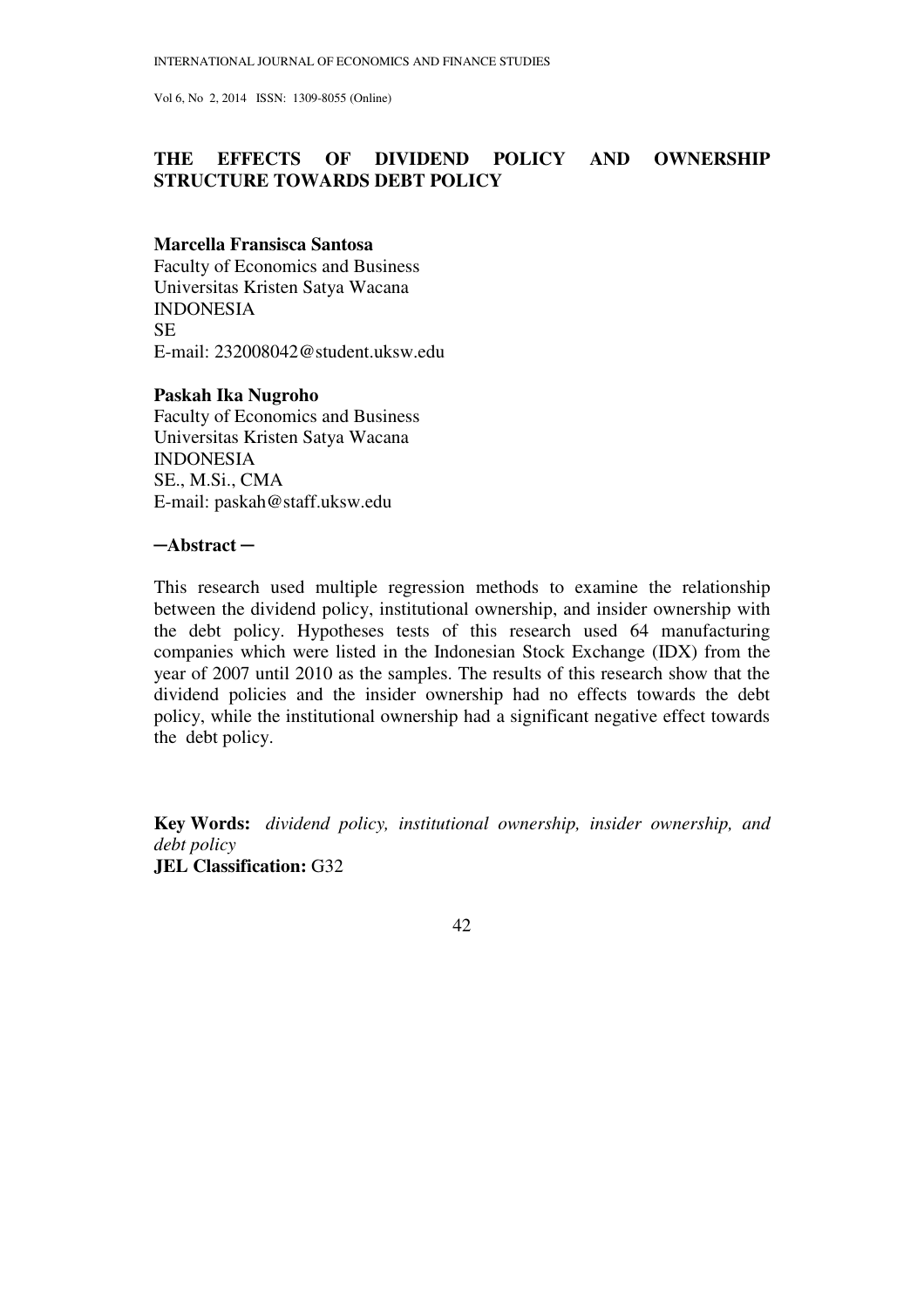# **1. INTRODUCTION**

In running a company, the management has an obligation to manage the company which aims to earn profits for the company. In achieving these objectives, there are often some problems between the management as an agent and the shareholders in which the management often has other purposes that are contrary to the shareholders' or company owner's main objective which is not necessarily give benefits to the shareholders but is more concerned with the benefits for the management itself. Such behavior creates a conflict of interest between the management and the shareholders, which is known as agency conflicts. (Jensen, 1986) Agency conflict that often occurs is when the management would rather have a low-risk investments than the shareholders who want a high-risk investment with a high return expectations as well.

In the business for managing and running the company, the management requires funds for the activities of the company. Funding activities that can be done by the company is using the retained earnings or debt. The funding with the use of debt can be used to reduce the agency conflict. It can reduce management's desire to use free cash flow to finance the activities which are not optimal, and also the use of debt. The debt policy is used as a tool to discipline managers because managers have to work harder to pay the debt and its interest. (Jensen, 1986)

Dividend is a part of profits received by the shareholders, the amount of dividends which will be distributed depends on the decisions taken by the shareholders in the general meeting of shareholders. (Wiagustini, 2009) Dividends provide a positive value about the increased cash flow in the future and this information is used by the investor to invest in the company. (Mursalim, 2009) Dividend payment will reduce the company's cash flow. To fulfill its needs, a company will look for a relevant alternative funding, such as debt.

Ownership structure is used to indicate that the variables that are important in the capital structure is not only determined by the debt and equity but also by the insider and institutional ownership. According to Masdupi (2005), the ownership structure may also be an alternative to reduce the agency conflict in which the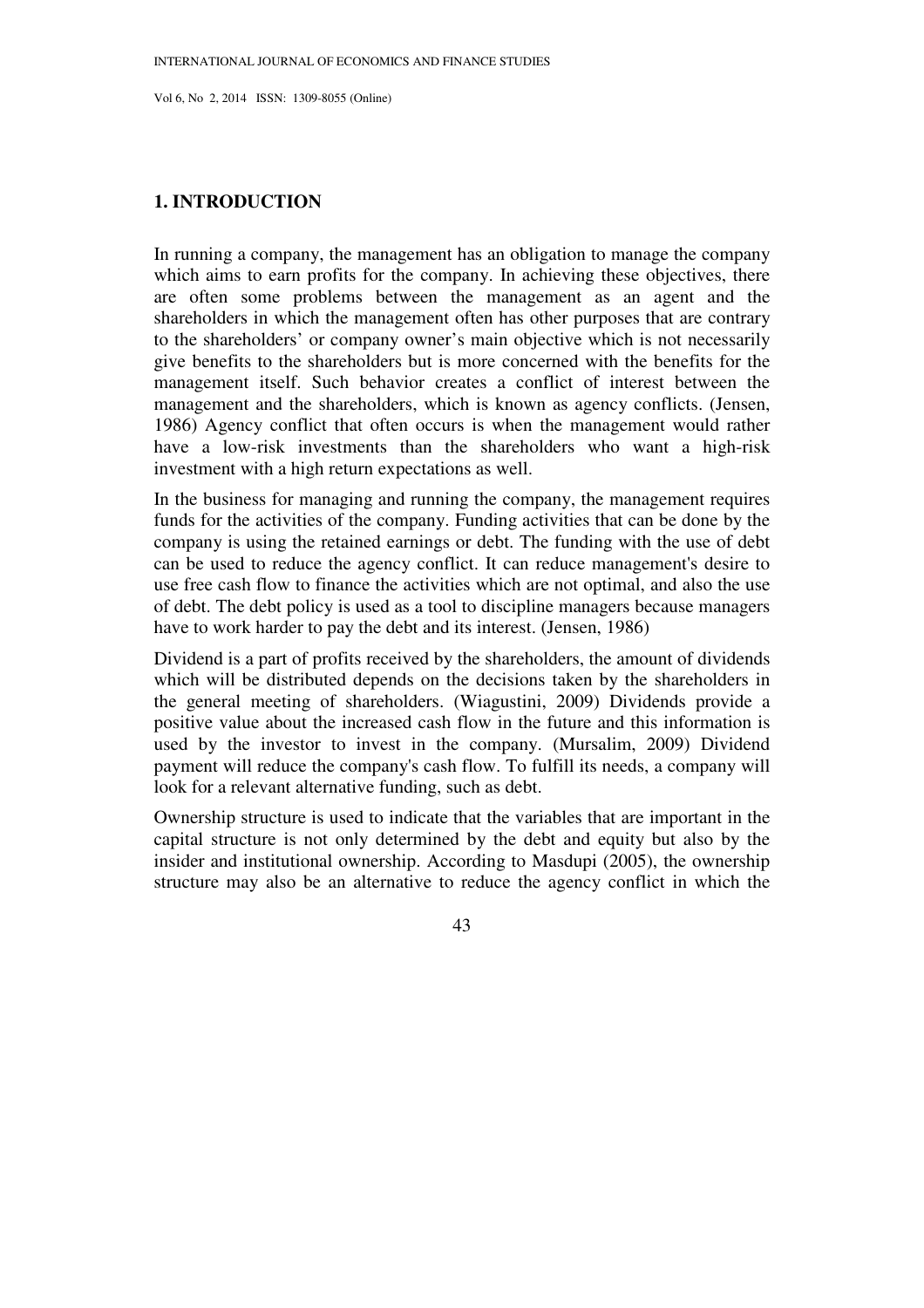ownership structure represents a source of power that can be used to support or challenge the existence of managers.

The relationship between dividend policy and debt policy has been found in some previous studies, for example Nurfauziah et al., (2007) found a negative but insignificant relationship between dividend policy with and policy. Kim  $\&$ Sorenson (1986) in Silvi & Bieber (2008) suggested a positive relationship between managerial ownership and debt. While the relationship between institutional ownership and debt policy has a negative relationship.

The results of research conducted by Djabid (2009) is a dividend policy does not significantly affect debt policy. Managerial ownership has no effect towards debt policy. Institutional ownership has no effect towards debt policy. The differences with previous research conducted by Djabid (2009) are (1) replacing the previous study during period 2004-2008 to 2007-2010, (2) adding growth as a control variable in which if the growth rate becomes higher, it will also affect the level of debt in a company.

This study aims to determine whether there is influence between dividend policy and ownership structure towards the debt policy. Contribution of this study would be useful to managers for the decision making in debt policy, to shareholders as additional information for investment decisions, and for other external parties involved.

# **2. LITERATURE REVIEW**

## **2.1. Agency theory**

Agency theory is the relationship between an employer and the employees to carry out the work. In achieving the company's objectives in achieving its profits, generally in public companies the shareholders (principal) appoint management (agents) to manage their business. But in reality, the management and shareholders often have different interests. According to Jensen & Meckling (1976), agency problem may become worse if the management ownership is low.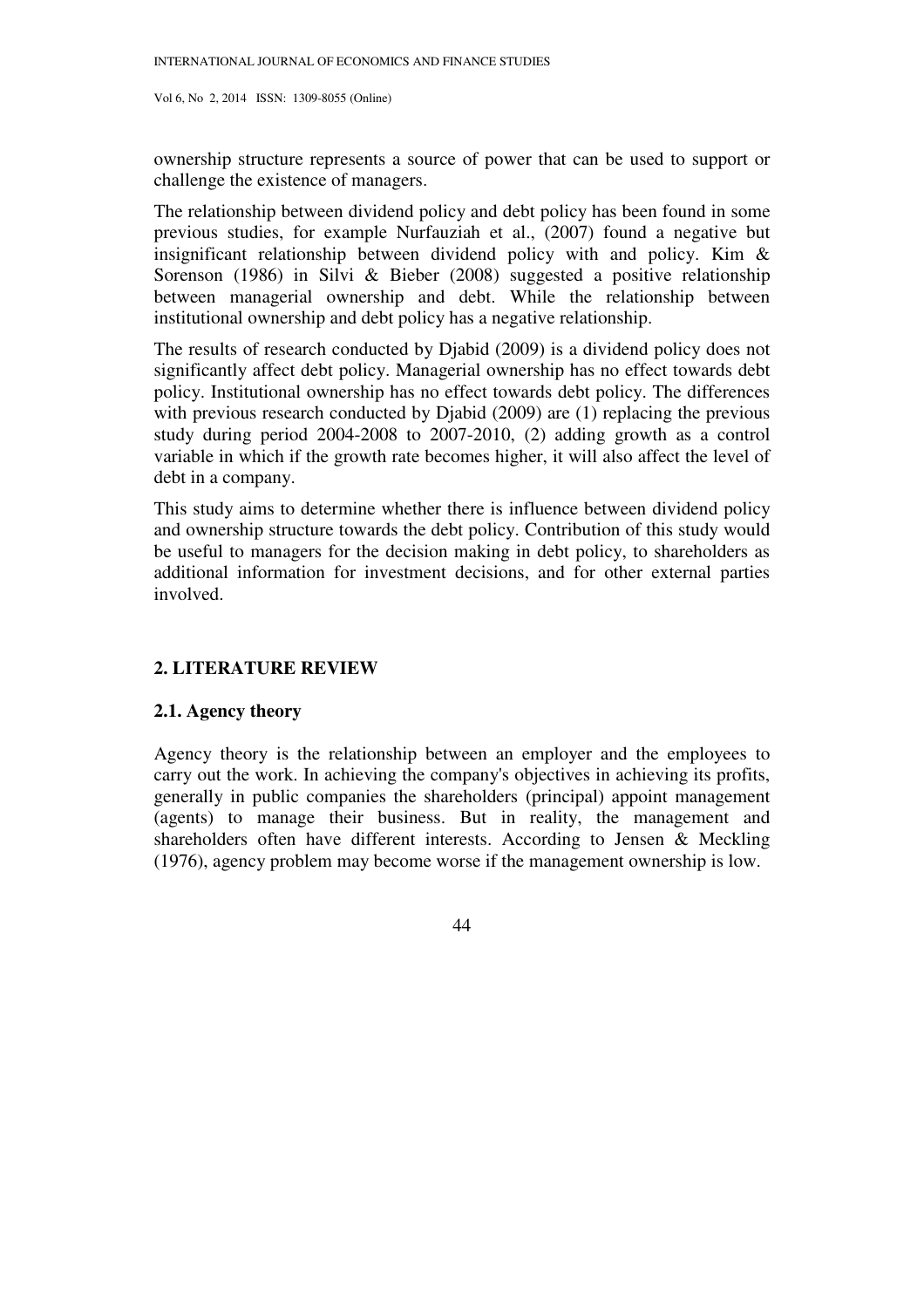One of the agency conflict that often arises is when the shareholders aim to maximize their wealth by looking at the present value of cash flows resulting from the company, while the management often has a different purpose, that is to increase the growth and the size of the firm. (Fadah & Rian, 2007) In addition, the agency conflict that often arises is when the management wants more low-risk investments than the shareholders who want a high-risk investment with a high return expectations as well.

According to Jensen & Meckling (1976), there are several alternatives to reduce agency conflicts that often arise between shareholders and management. Firstly, increasing the stock ownership by management in which the managers will be affected directly if the wrong decisions taken. Secondly, increasing funding by using the debt in which it will lower the excess of free cash flow in the company to reduce waste by management. Thirdly, increasing the monitoring activity by the company, but it can also be done by the institutional shareholders. (Fuad, 2005) In this case, the institutional ownership may increase the optimal monitoring towards the management performances.

# **2.2. The effects of dividend policy towards debt policy**

Djabid (2009) and Yeniatie & Destriana (2010) found evidence that the dividend policy and debt policy have no significant effect. It could be due to the presence of other factors. One factor is the company establish a stable dividend policy in which the company will continue to pay dividends even if the company gets a low profit or the company has debt. In the context of the agency conflict, the dividend payment will reduce the agency conflicts occured. But in reality that relationship often runs ineffectively.

Researches held by Silvi & Lestari (2008) and Putri & Nasir (2006) found an evidence that the dividend policy and debt policy have a positive influence. In this case, when the amount of funds spent to pay the dividend is greater, the company's retained earning will be smaller. Therefore, the companies need to find other funding sources to look for a loan or debt. Companies that have a high dividend payout are likely to owe more than the ones which have lower dividend payout.

H1: Dividend policy has a positive effect towards debt policy.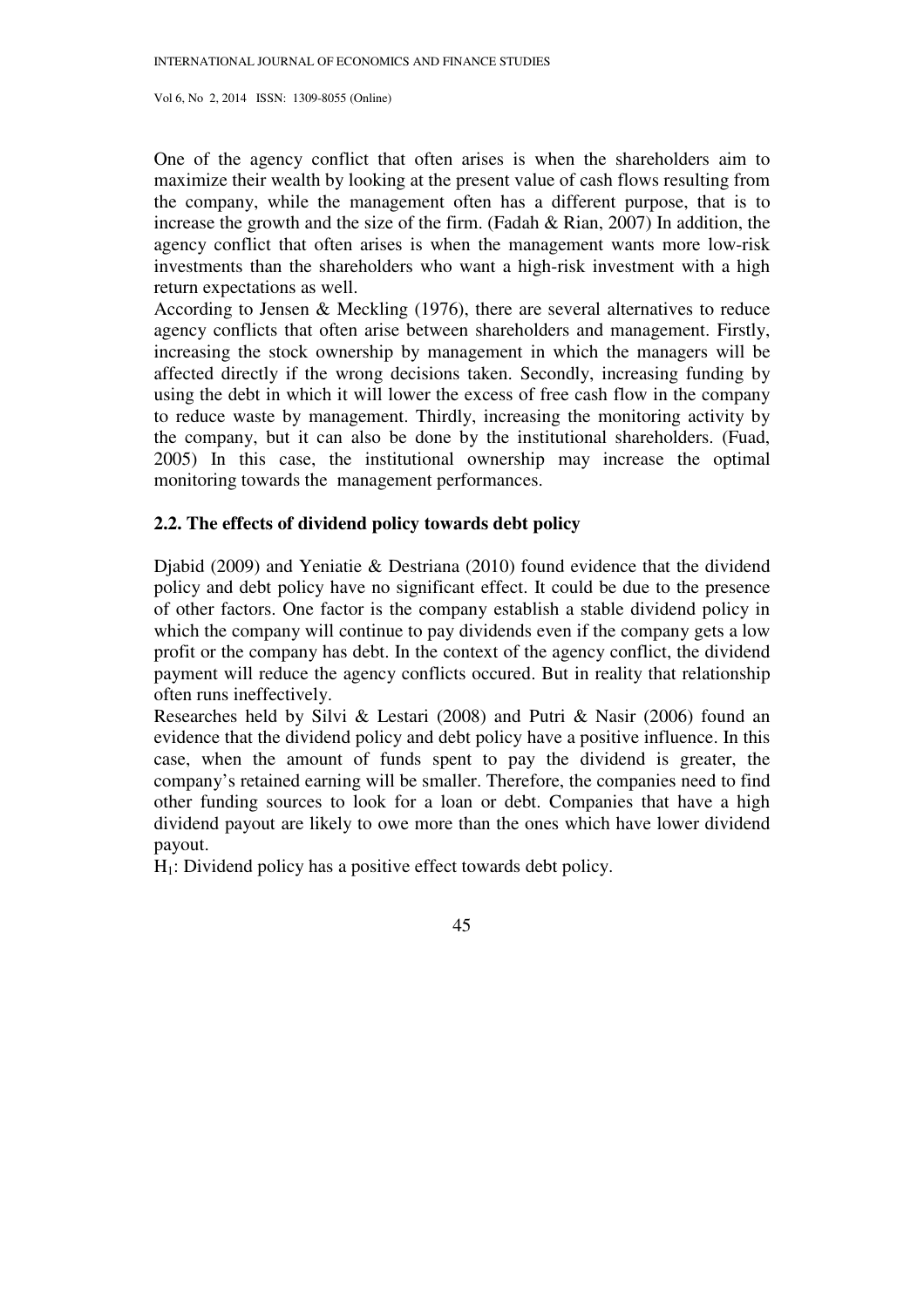# **2.3. The effect of institutional ownership towards debt policy**

The use of debt which is too high in a company may cause a bankruptcy in it. The presence of institutional ownership will be able to perform monitoring activities towards the management in the use of funds or corporate debt. If the institutional ownership in a company is higher, it is expected that the company's internal controls will be stronger. (Djabid, 2009) Therefore, it can reduce agency costs on firms and the use of debt by management that may result in the company's financial problems or bankruptcy. With the high control from the institutional management, the management will be more careful in the use of debt and the management tend to use debt at a low level to anticipate the risk of bankruptcy.

A negative influence was found by Masdupi (2005), Sihombing & Riyanto (2001) and Mursalim (2009). Masdupi (2005) stated that the institutional ownership can monitor the management to reduce agency cost which may cause the company's debts. Therefore, the higher institutional ownership will improve the monitoring towards the management, because of that, the agency cost can be minimized and corporate debt will also be lower because the company no longer needs the additional funds due to agency cost.

H2: Institutional ownership has a negative effect towards debt policy.

# **2.4. The effect of insider ownership towards debt policy**

Insider ownership shows a dual role owned by management in which the management also acts as the company's shareholders. Managerial ownership can also reduce the agency conflict between the shareholders and management because the management that also acts as the shareholders will align their interests as the management and shareholders. (Djabid, 2009) Within the managerial ownership, the management will be more careful in making decisions or managing the company including in determining debt policy. In this case the management who also acts as shareholders does not want the company experience financial difficulties or bankruptcy. Financial difficulties or bankruptcy will make them experience loss as a management of the company as well as the shareholders. Therefore, to reduce risk, they will reduce the amount of the company's debt.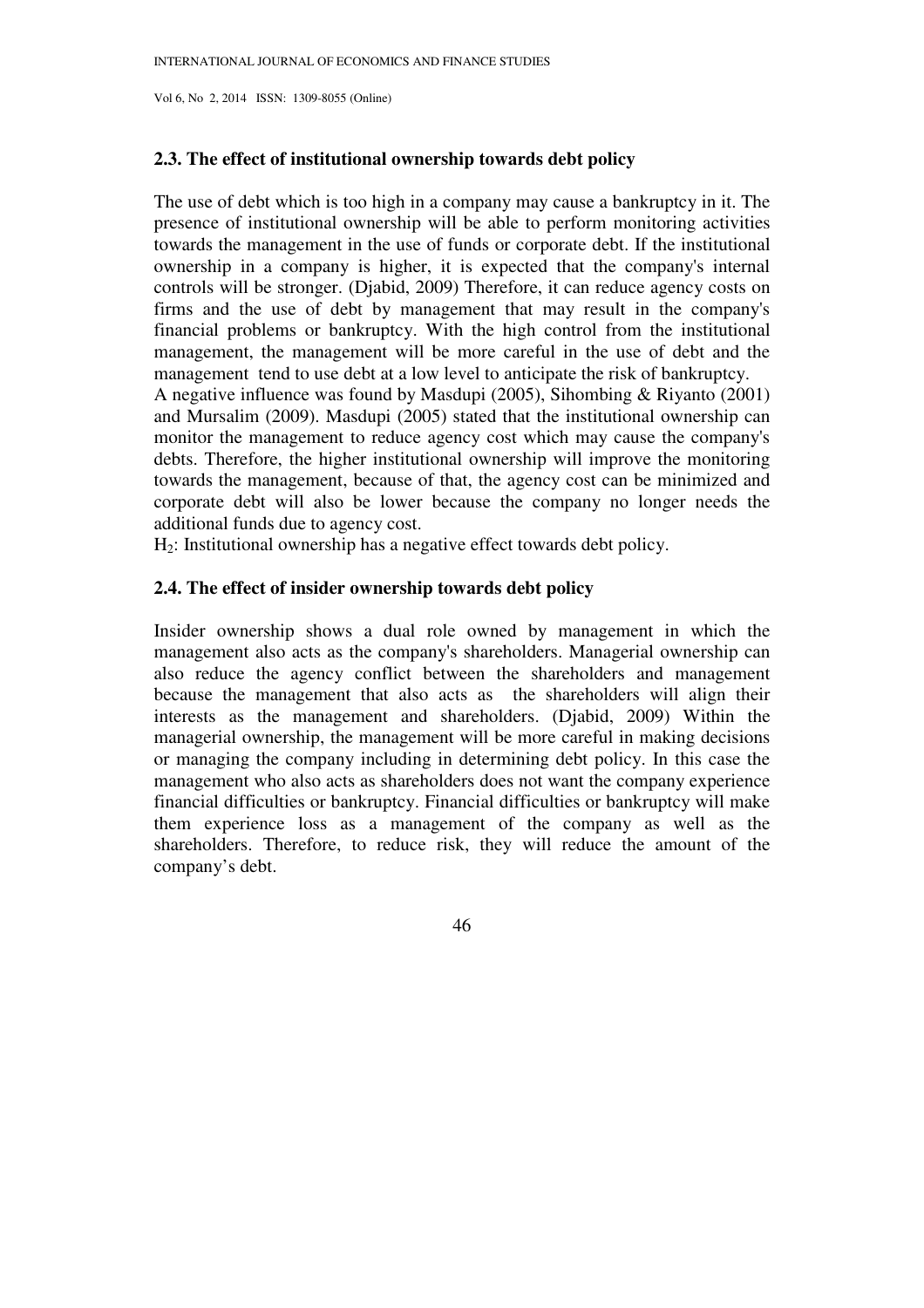Negative effects found by Christiawan & Tarigan (2007), Tarjo & Jogiyanto (2003) and Hartoro & Atahau (2007). Insider ownership can be used to control the agency costs due to the use of debt because management which acts as well as the owners do not like getting intense monitoring from the creditors and tend to avoid financial distress. The existence of managerial ownership could make the management's decision-making regarding the debt policy more alive. This is because the managers who acts as well as the shareholders take low-risk decisions. (Tarjo & Jogiyanto, 2003) The management is also cautious in making decisions so that the company does not experience any financial difficulties or bankruptcy.

H3: Insider ownership has a negative effect towards debt policy.

#### Figure-1: Research Model



## **3. RESEARCH METHOD**

# **3.1. Population and sample**

The population in this study are the manufacturing companies listed on the Indonesian Stock Exchange (IDX) during 2007-2010, which published in Indonesian Capital Market Directory. The sample criteria used in this study are: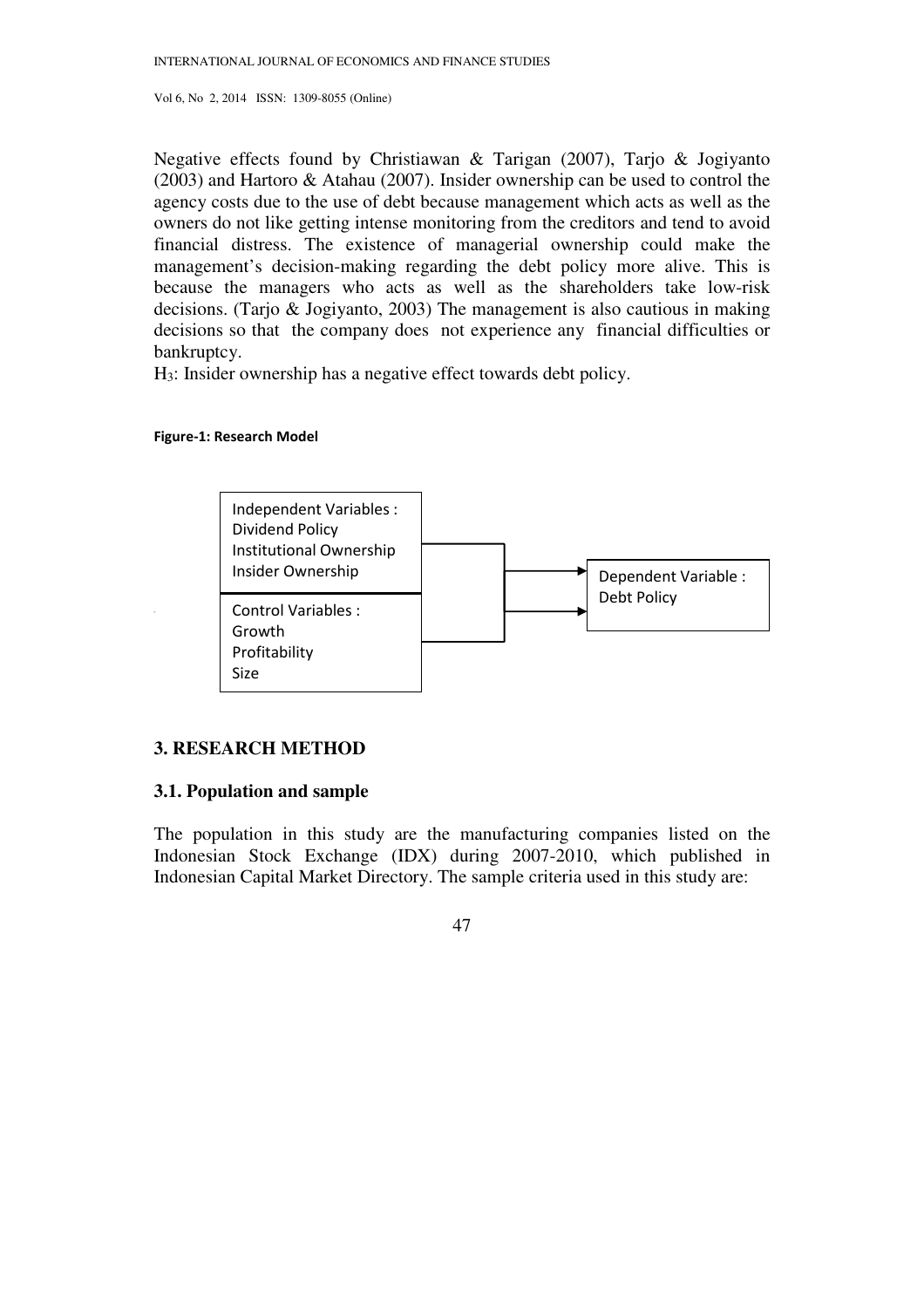- 1. The company has distributed dividends during 2008 -2010.
- 2. The company has an institutional and insider ownership structure.
- 3. The company has EBIT data during the period 2008 -2010.
- 4. The company has financial statements ended on 31 Desember.

# **3.2. Operational definition and measurements of variables**

# **Independent variables**

Dividend Policy

Dividend policy is a policy which is related to the payment of dividends by the company in the form of determining the amount of dividends to be distributed to the shareholders. (Rosdini, 2009) According to Djabid (2009), the measurements of dividend policy can be measured by using the dividend payout ratio.

Dividend payout ratio 
$$
=
$$
  $\frac{Dividend}{Net profit after tax}$ 

Institutional Ownership

Institutional ownership is an ownership owned by investment firms, banks, insurance companies and other institutional ownerships in the form of companies. (Anggarini & Srimindarti, 2009)

Institutional ownership The number of stocks owned by the institution x 100% Total outstanding stocks

Insider Ownership

According to Djabid (2009), the measurements of managerial ownership can be seen from the percentage of shares owned by management at the end of the year.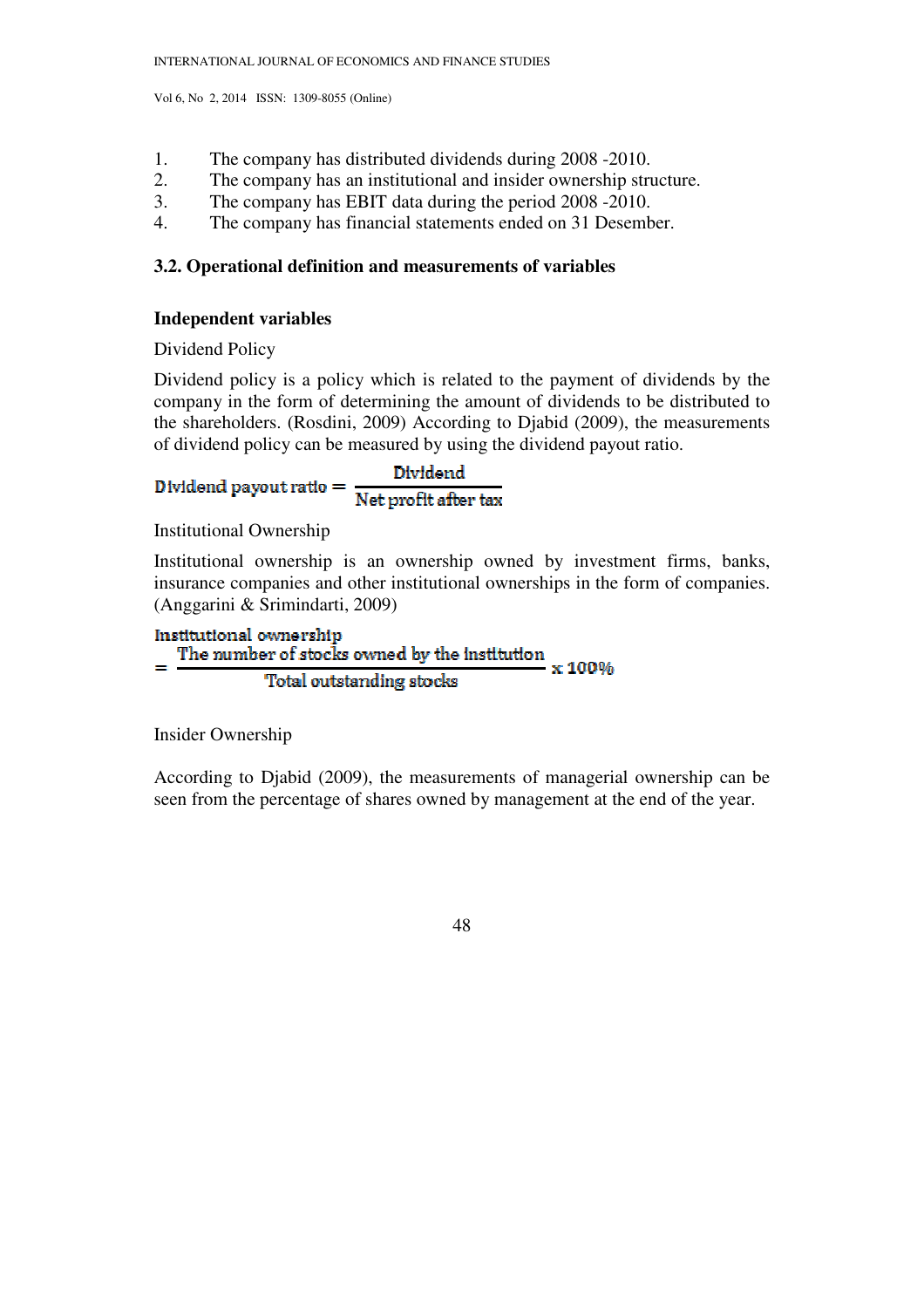#### **Insider ownership**

#### The number of stocks owned by the insiders  $\propto 100\%$ **Total outstanding stocks**

# **Control variables**

1. Growth (the growth of the companies)

Growth can be measured by using the difference between the assets in the year studied and the assets of the previous year and compared with the total assets of the previous year. (Anggraini & Srimindarti, 2009)

2. Profitability

According to Djabid (2009), profitability can be measured by the ratio between EBIT and total assets of the company.

3. Size

According Djabid (2009), size is the size of a company which can be measured by the value of total assets in the company.

 $Size = Log of total assets$ 

### **Dependent variables**

Debt Policy

Debt policy is a tool to discipline the managers because managers have to work harder to pay the debt and its interest. (Jensen, 1986) In accordance with research held by Djabid (2009), debt policy is measured by dividing the number of longterm debt with long-term debt plus the equity.

 $\text{Debt ratio} = \frac{\text{Long}-\text{term debt}}{\text{Long}-\text{term debt}+\text{Equity}} \times 100\%$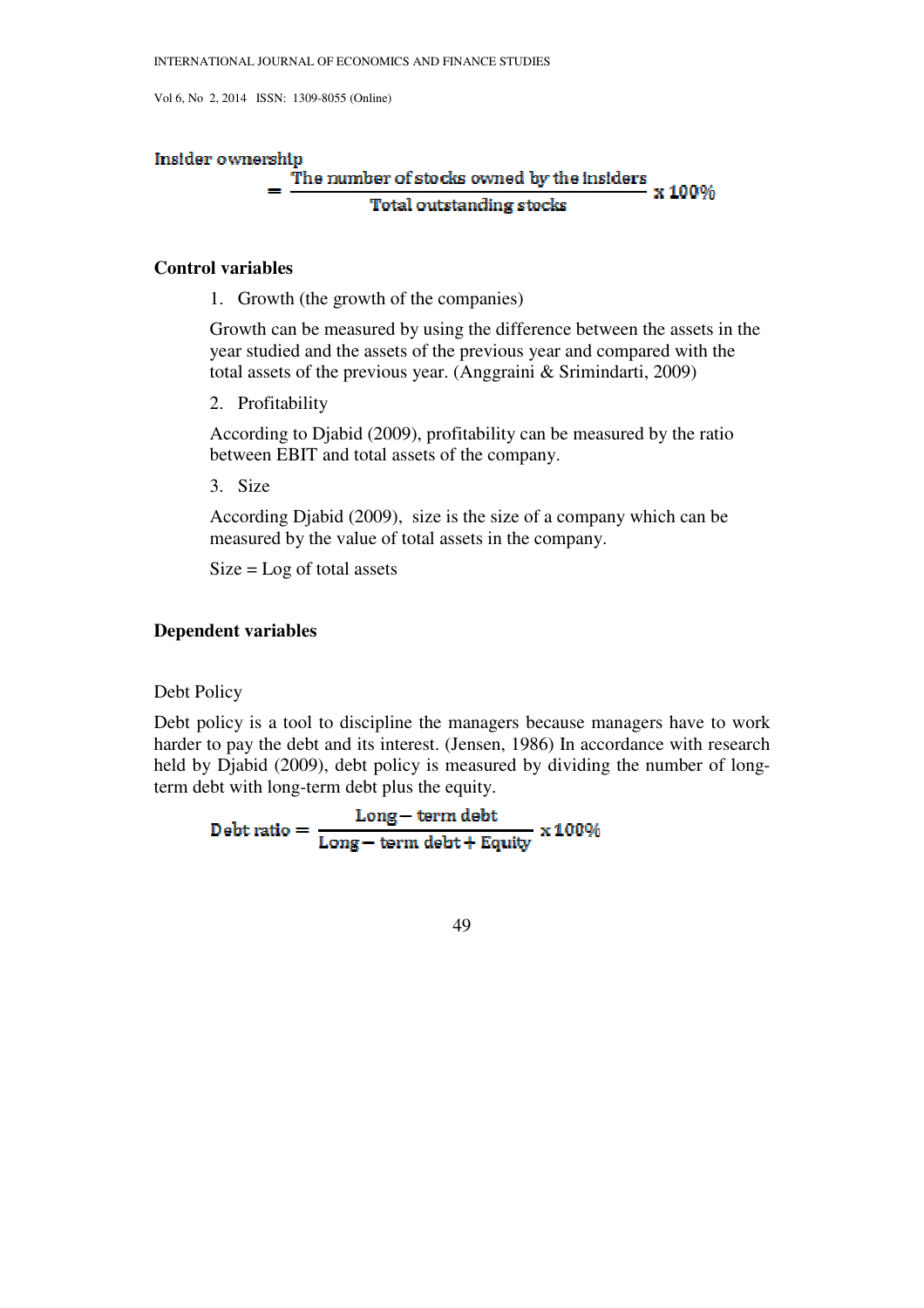# **3.3. Analytical technique**

In this study, the technique of data analysis was done by using multiple regression analysis. This study used the classical assumption test that includes tests of normality, multicollinearity, autocorrelation, and heteroscesdastisity. (Djabid, 2009)

The formula of its regression model is as follows:

Debt =  $bo + b1$  (dividends) + $b2$  (inst) + $b3$  (management) +  $b4$  (Growth) +  $b5$  (Prof) +  $b6$  $(size) + e$ 

Information Debt: Debt Ratio Dividend: Dividend Policy inst: Institutional Ownership management: Insider Ownership Growth:the growth of the company Prof: Profitability Size: The size of the company bo: Constants b1-6: Regression Coefficients e: Error (error)

# **4. RESULTS**

## **4.1. Description of research object**

The data obtained in the Indonesia Stock Exchange during 2008 - 2010 was from 443 companies in which in 2008 as many as 145 companies, in 2009 as many as 148 companies, and 150 companies in 2010. This study used several criteria to determine the samples so that the samples obtained were 64 companies during 2008-2010.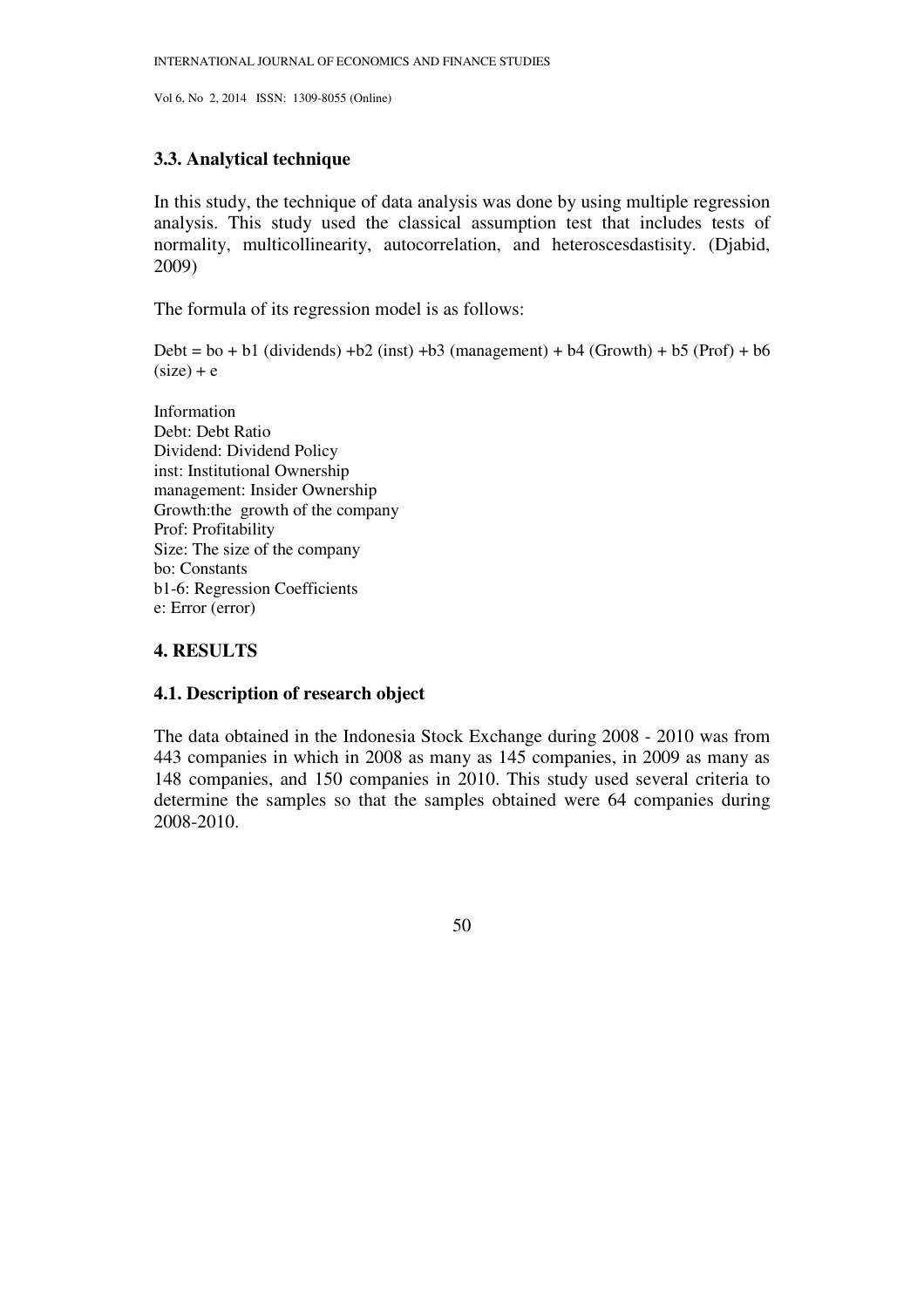#### **Table 1 Sample Selection Criteria**

|                                                                                                                                  | 2008 | 2009 | 2010 |
|----------------------------------------------------------------------------------------------------------------------------------|------|------|------|
| Manufacturing companies listed in the Indonesian Stock Exchange                                                                  | 145  | 148  | 150  |
| Companies that do not pay dividends, have no insider ownership and those<br>which financial statements do not end on December 31 |      | 105  | 105  |
| Companies whose data was not found                                                                                               | 34   | つつ   | 19   |
| Total companies that meet the criteria                                                                                           |      |      |      |

Source: http://idx.co.id

# **4.2. Descriptive statistics**

In this research, the researcher did a descriptive statistical analysis that is useful to provide a general description about the data that has been obtained, such as the average value (mean), minimum value, and maximum value.

|                    | N  | <b>Minimum</b> | <b>Maximum</b> | <b>Mean</b> | <b>Std.Deviation</b> |
|--------------------|----|----------------|----------------|-------------|----------------------|
| <b>DPR</b>         | 64 | .0476          | .8151          | .3561       | .2016                |
| <b>INST</b>        | 64 | .1232          | .9973          | .6805       | .2078                |
| <b>Management</b>  | 64 | .0001          | .2561          | .0424       | .0747                |
| Growth             | 64 | $-.2321$       | .6369          | .1146       | .1494                |
| Prof               | 64 | .0011          | .5221          | .1312       | .0793                |
| <b>Size</b>        | 64 | 8.2800         | 14.0530        | 12.1115     | 0.9836               |
| <b>Debt</b>        | 64 | .0180          | .7517          | .2324       | .1939                |
| Valid N (listwise) | 64 |                |                |             |                      |

#### **Table 2 Descriptive Statistics Analysis**

Source: Results of SPSS output

## **4.3. Multiple regression analysis**

In this study, the effects of independent variables towards the dependent variable obtained F value of 5,450 with a significance level of 0.000 which means that the all of the independent variables have a significant effect towards the dependent variable. Adjusted R square of 0.298 shows that the dependent variable Debt was 29.8% influenced by the independent variables which consist of dividends,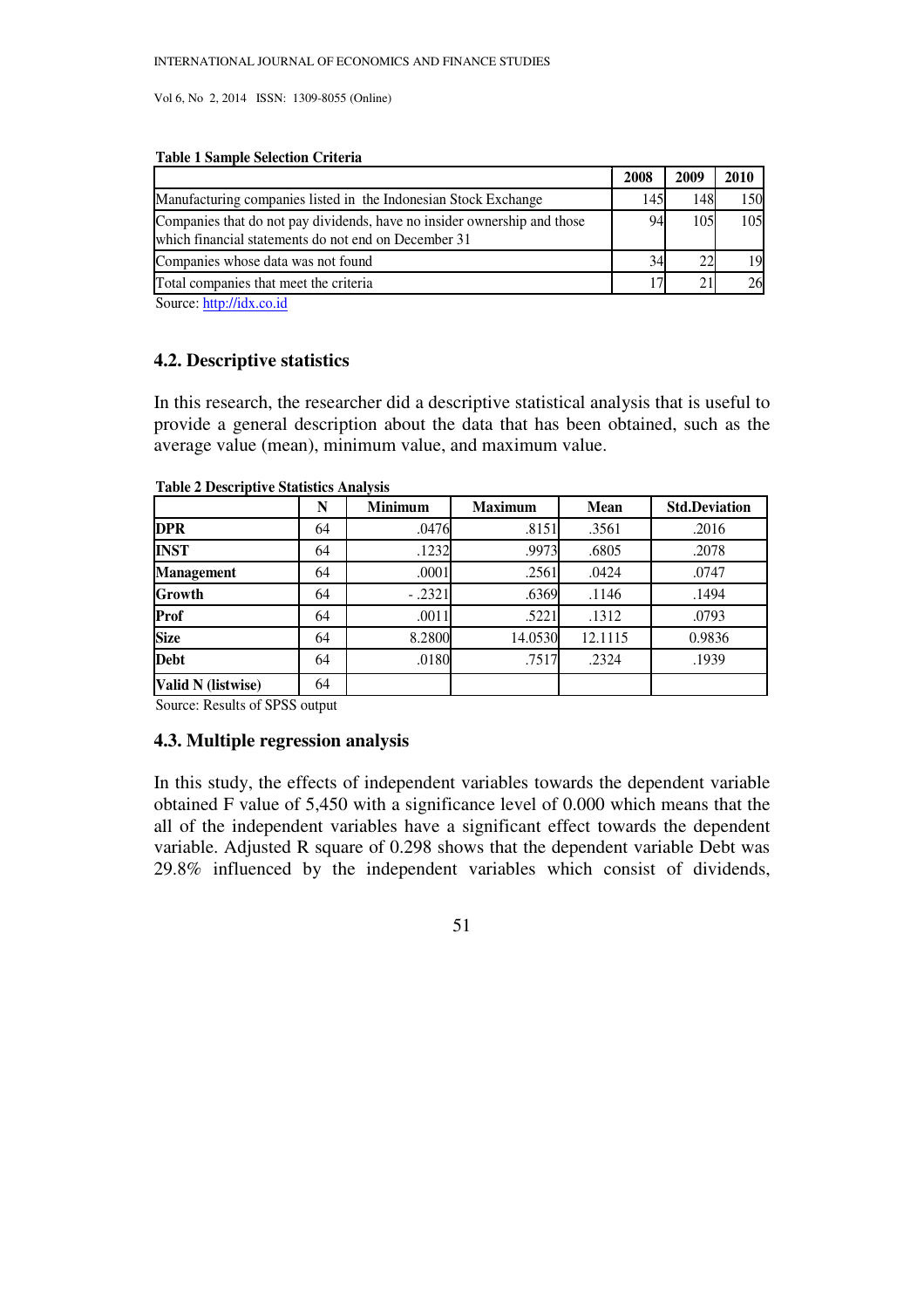institutional ownership, managerial ownership and control variables, i.e. growth, profitability and size. While 70.2% is influenced by other factors.

In this study, it was found that dividend policy has no effect towards the debt, institutional ownership has significantly negative effect towards debt policy, and managerial ownership has no effect towards debt policy. While the control variables have a significantly negative impacts towards profitability in which the value of beta is  $-0.378$  and its significance value is 0.001 at the  $1\%$  significance level. While the other control variables such as growth and size have no effects towards debt policy.

| <b>Variable</b>                                            | <b>Beta</b>                               |         | <b>Sig</b> |
|------------------------------------------------------------|-------------------------------------------|---------|------------|
| <b>DPR</b>                                                 | $-.035$                                   | $-.285$ | .776       |
| <b>INST</b>                                                | $-.340$                                   | $-2482$ | .016       |
| <b>Management</b>                                          | $-.177$                                   | $-1366$ | .177       |
| <b>Growth</b>                                              | .166                                      | 1,466   | .148       |
| Prof                                                       | $-.378$                                   | $-3429$ | .001       |
| <b>Size</b>                                                | .179                                      | 1,545   | .128       |
| Dependent variable<br><b>Adjusted R Square</b><br>F<br>Sig | $:$ DEBT<br>: 0.298<br>: 5,450<br>: 0.000 |         |            |

### **Table 3 Linear Regression Analysis**

#### **4.4. Discussion**

The result of first hypothesis are consistent with several previous studies such as Djabid (2009) and Yeniatie & Destriana (2010) which found that dividend policy has no significant effect towards debt policy. It could be due to other factors, one of which is the company establishes a stable dividend policy in which the company will continue to pay dividends despite the low profit corporation or company has debt. (Djabid, 2009) In 2010, Selamat PT. Sempurna had 62% DPR and had a debt ratio of 27.24%, while the PT. Sarino Agro Asia had 31.91% DPR and had a debt ratio of 51.31%. From those samples, it can be seen that the companies which distributed higher dividends does not always have higher debt.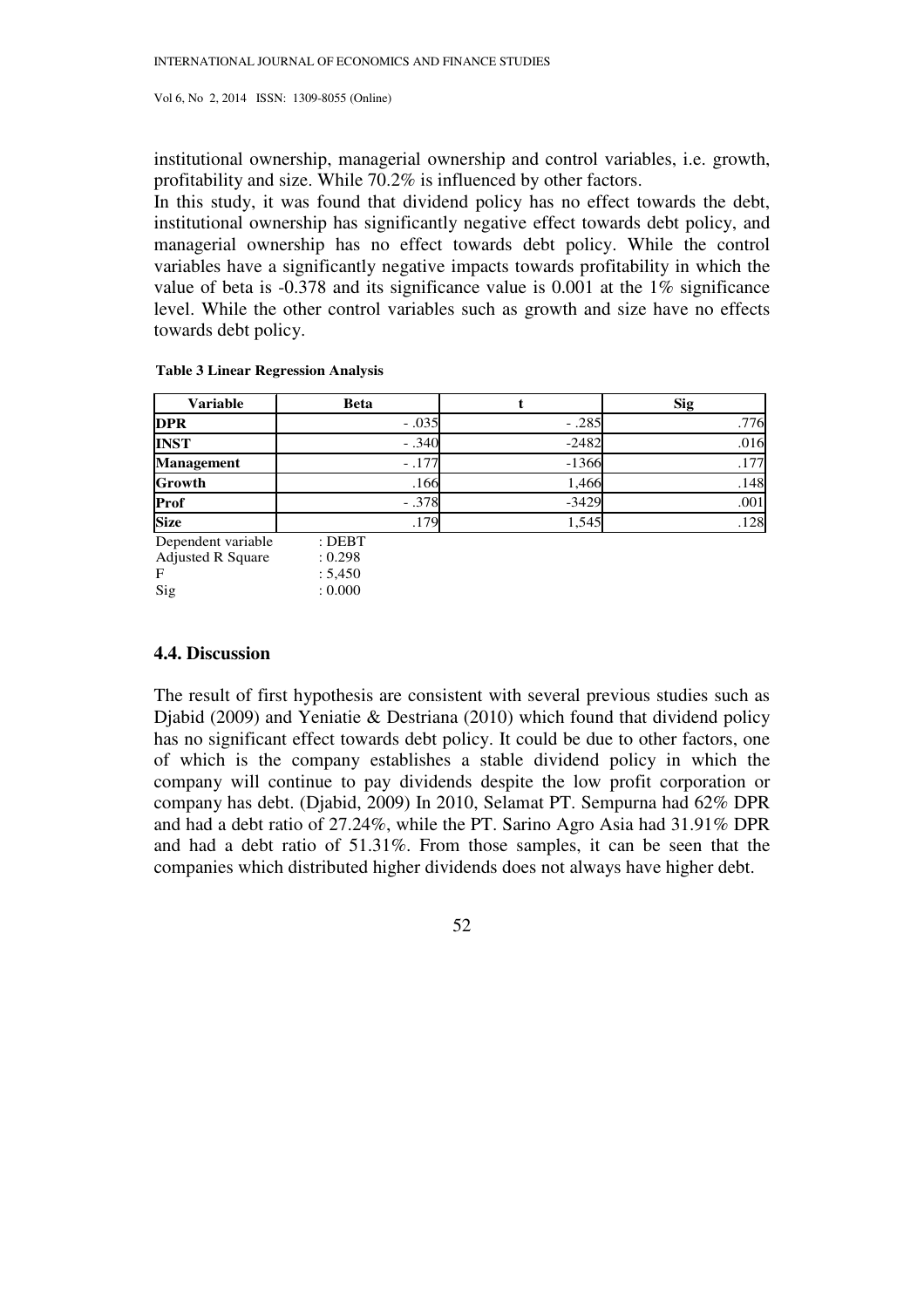Institutional ownership has a significant negative effect towards debt policy. Therefore, the second hypothesis is accepted. The results are consistent with several previous studies that held by Masdupi (2005), Sihombing & Riyanto (2001) and Mursalim (2009), in which institutional ownership has negative effects towards corporate's debt policy. The companies that have institutional ownership can monitor the company's management to reduce agency cost which can lead to too much debt on the company. Therefore, by increasing institutional ownership, it can increase the monitoring of the company so that the agency cost caused by managers can be minimized, that the company no longer needs any additional funds obtained from debts. Mursalim (2009) stated that investors prefer companies that have a good monitoring in which it will encourage management to manage and use the debts well. In this study, in 2010, PT. AKR Corporindo had 70.82% institutional ownership and 23.75% of the debt policy, while PT.Berlina had less institutional ownership, 51.42% and 52.61% of the debt policy. It proves that high institutional ownership can minimize corporate debt, while companies that have lower institutional ownership have higher debt.

Insider ownership has no effects towards debt policy. The third hypothesis is rejected. This result is consistent with previous studies held by Yeniatie & Destriana (2010) which stated that insider ownership has no effects towards debt policy. This is due to the small number of the managerial ownership compared with the outsider shareholders. Therefore, the management who acts as well as the shareholders can not make decisions based on their own desires which normally the managerial shareholders will take low risk decisions so that their roles as the shareholders do not suffer any losses. The result is not consistent with studies held by Christiawan & Tarigan (2007) and Tarjo & Jogiyanto (2003) which states that managerial ownership has a positive effect towards debt policy, in which if the managers who act as well as shareholders will be more cautious and minimize the debt that the company has no debt which is too high because if there is any financial problems and bankruptcy, the managers who act as well as shareholders will feel the impact as well. (Tarjo & Jogiyanto, 2003) In this study, in 2010, PT. Tunas Baru Lampung had a 0.10% of managerial ownership and 43.26% debt policy, while PT. Lautan Luas had managerial ownership of 3.64% and 51.38% of the debt policy. It can be concluded that greater managerial ownership does not lead to lower debt policy.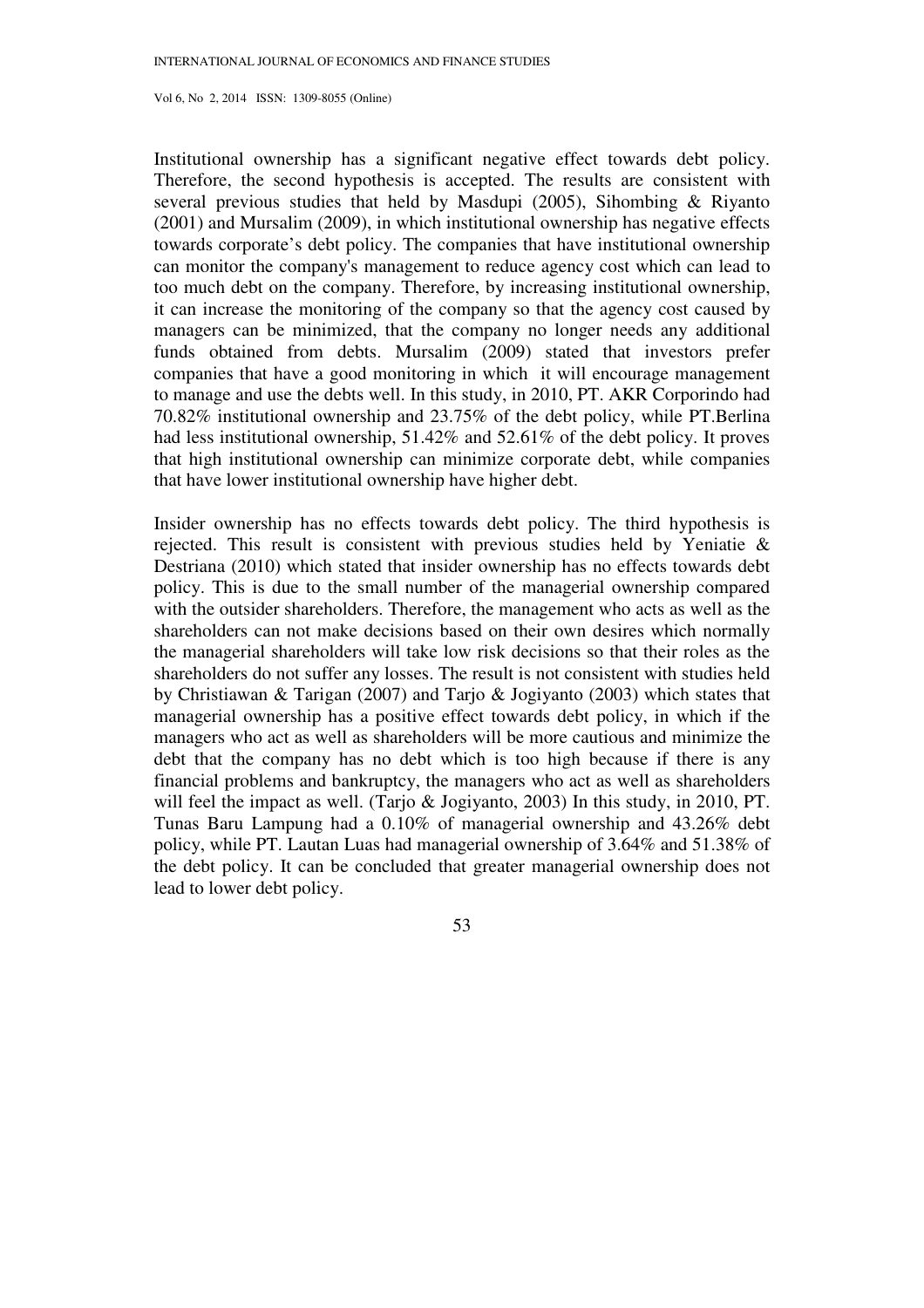#### **5. CONCLUSION**

This study aims to determine whether the dividend policy, institutional ownership and managerial ownership have any effects towards debt policy in manufacturing companies that have been go public in the Indonesian Stock Exchange. The conclusions of this study are as follows :

1. This study found that the dividend payout ratio has no effects towards the debt policy. It could be due to other factors, one of which is the company establishes a stable dividend policy in which the company will continue to pay dividends despite the low profit corporation or company has debt. (Djabid, 2009)

2. Institutional ownership has a significant negative effect towards the debt policy. The companies that have institutional ownership can monitor the company's management to reduce agency cost which can lead to too much debt in the company. Therefore, by increasing the institutional ownership, it can increase the monitor of the company towards the agency cost caused by managers can be minimized, so that the company no longer needs any additional funds obtained from debt. (Mursalim, 2009)

3. Insider ownership has no effect towards debt policy. This is due to the small number of insider ownership compared with the outsider shareholders, so that the management who acts as well as the shareholders can not make decisions based on their own desires in which usually the insider shareholders would take a lowrisk decision that their roles as shareholders do not suffer any losses. (Yeniatie & Destriana, 2010)

In this study, it was found that the institutional ownership positively affects the debt policy. It can be used as consideration in investing capitals in the companies, in which the companies that have a high institutional ownership will also have high internal controls. Therefore, investors will feel more secure to invest. For the managers, if the companies have high institutional ownership and high internal controls, the managers will be more careful in the use of debt. Besides that, it can also provide additional information for the creditors to give loans, in which if the companies have high internal control, it is expected that the financial of those companies will be healthier and the payments to creditors will be smoother.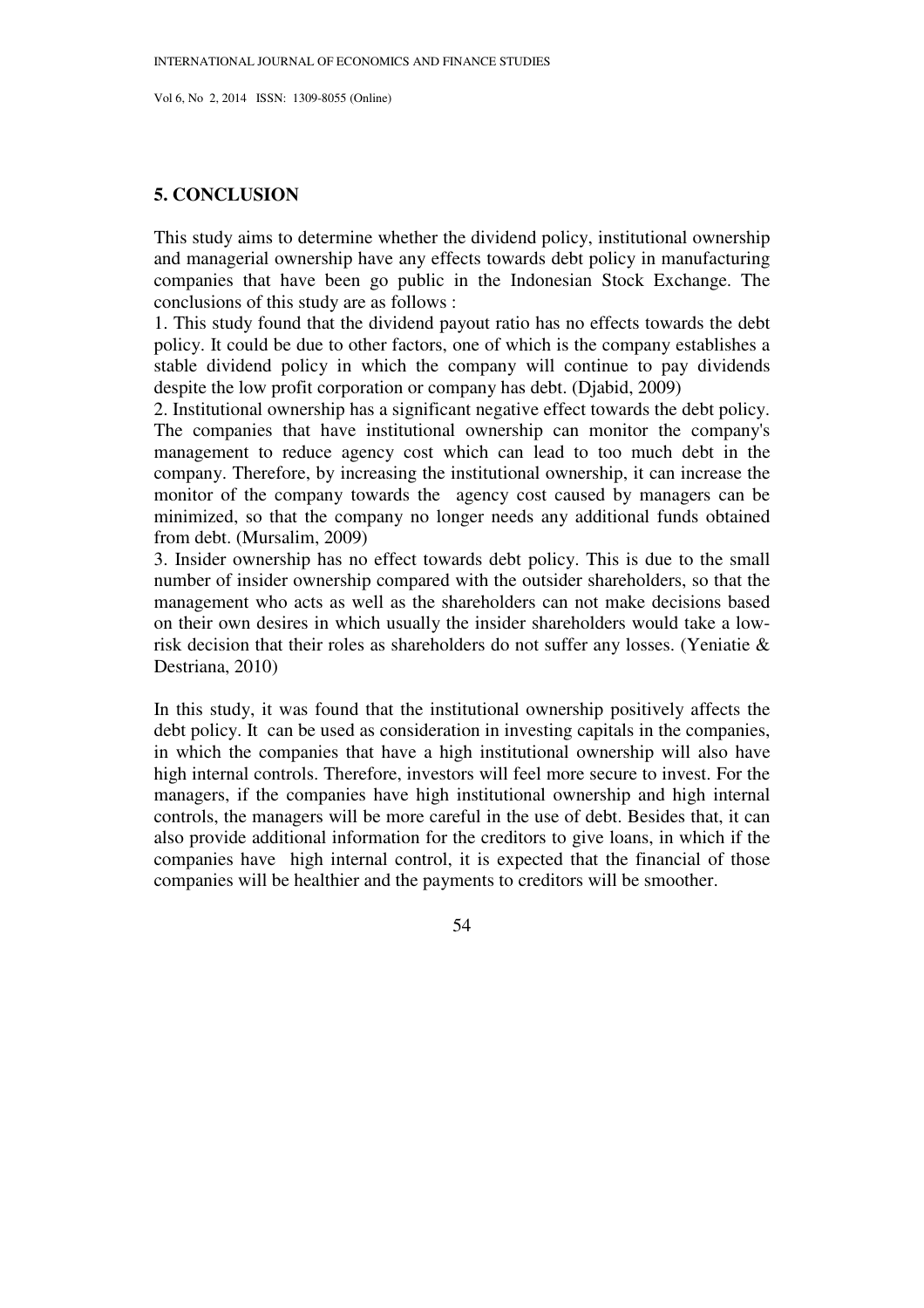This study only analyzed the effects of dividend policy, institutional ownership, and managerial ownership towards debt policy. There are still other factors that could affect debt policy, such as the number of foreign shareholders, corporate risk, earnings volatility, and other factors that do not exist in this study. It is also expected that future studies could include other variables that do not exist in this study. This study only took the data from the financial statements of manufacturing companies, while there are many other industries that are can be observed as a comparison and it is expected that future studies can add data from the companies engaged in service or banks.

## **BIBLIOGRAPHY**

Anggarini, N. and C. Srimindarti (2009), "Pengaruh Kepemilikan Saham Institusional dan Kebijakan Hutang Terhadap Kepemilikan Manajerial", Kajian Akuntansi, Vol.1, No.2, August.

Christiawan, J. Y. and J. Tarigan (2007), "Kepemilikan Manajeral : Kebijakan Hutang, Kinerja dan Nilai Perusahaan", *Jurnal Akuntansi dan Keuangan*, Vol. 9, No. 1, May.

Djabid, A. W. (2009), "Kebijakan Deviden, Struktur Kepemilikan Terhadap Kebijakan Hutang : Sebuah Perspektif Agency Theory", *Jurnal Keuangan dan Perbankan*, Vol. 13, No. 2, May, pp. 249-259.

Fadah, I. and D. Rian (2007), "Analisis Faktor-Faktor Penentu Kebijakan Dividen", *Bisma Jurnal Bisnis dan Manajemen*, Vol.1, No.1, April, pp. 14-29.

Fuad (2005), "Simultansi dan " Trade Off " Pengambilan Keputusan Finansial Dalam Mengurangi Konflik Agensi : Peran Dari Corporate Ownership", *SNA VII Solo*, 15-16 September 2005.

Hartoro, R. A. and A. D. R. Atahau (2007), "Analisis Interdependensi Insider Ownership, Tingkat Hutang dan Dividen Perusahaan Secara Simultan Di Indonesia Periode 1990-1992 dan 2000-2003", *Jurnal Ekonomi dan Bisnis*, Vol.XII, No.1, March, pp. 1-19.

Jensen, M. (1986), "Agency Cost of Free Cash Flows, Corporate Finance and Takeover", *Journal of Political Economy*, 76, pp. 323-329.